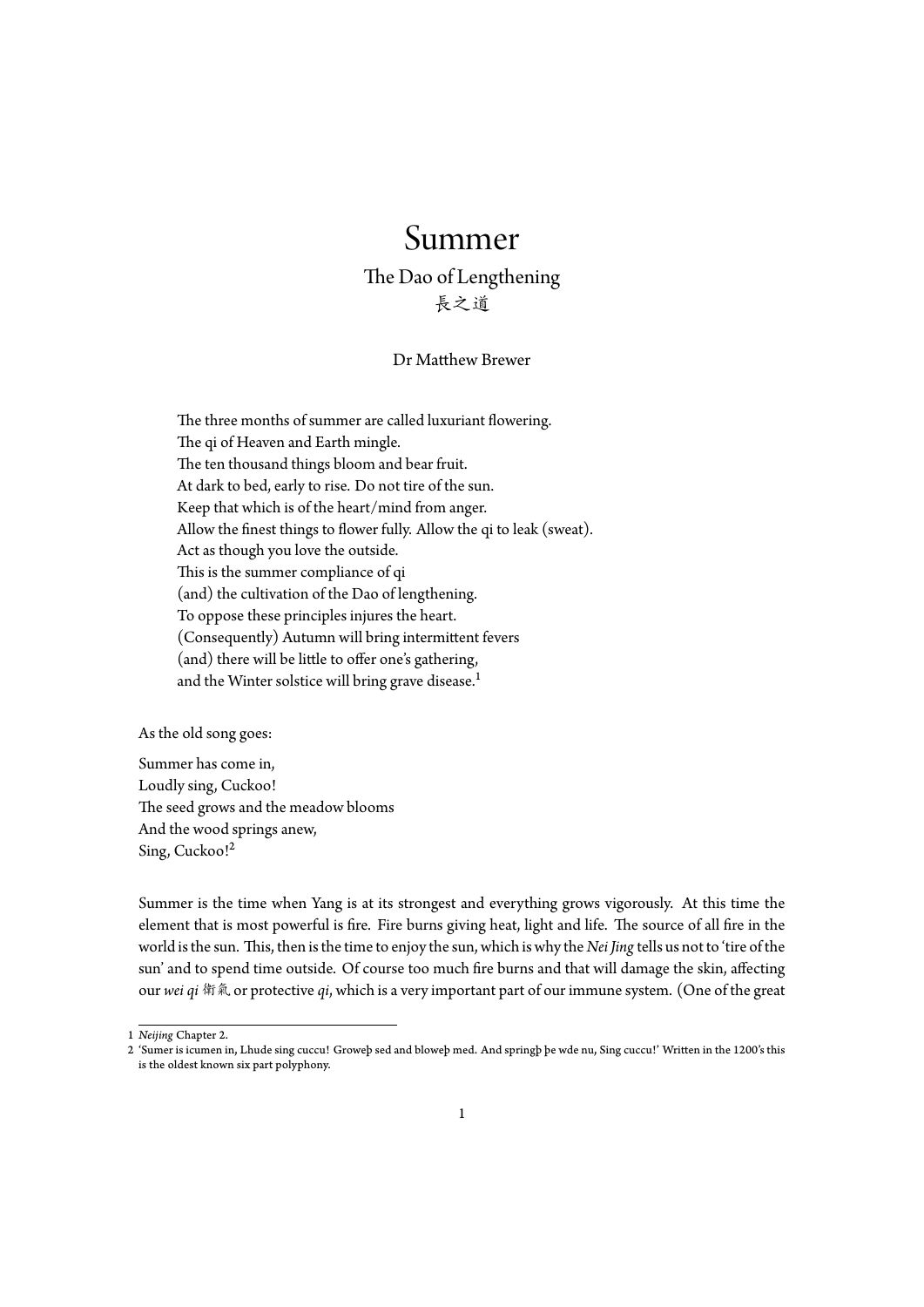benefits of *Dragon & Tiger Qigong* is that it clears and strengthens the *wei qi*). So care must be taken when we are out in the sun. Chinese medicine, following Daoist philosophy, places great importance on avoiding both excess and deficiency in all aspects of life.

The organ most closely associated with summer is the heart. The word for heart in Chinese also means 'mind.' It encompasses a much broader understandingthan we have inthe west. The heart has a very special role as it is the ruler, not only of all the other organs and the blood, but also the emotions, thoughts and the spirit. If the heart is disturbed nothing else will function well.

Keepingthe solar plexus and midriff open and constantly movingthe shoulder blades duringTaiji, neigong and qigong is very important to the heart's health. It is all part of what is called 'containing the chest and raising the back'<sup>3</sup> and 'sinking the shoulders and dropping the elbows.'<sup>4</sup> Summer is the time to pay particular attention to these alignments.

Summer is ruled by the dao of lengthening (*cháng zhī dào*). The word for 'lengthening' in Chinese, *cháng*, has a ran[ge](#page-1-0) of meaning, including: long; lengthen; strong; to [be](#page-1-1) good at; to grow; to increase; to advance. Thus *cháng zhī dào* also means, 'the dao of growth,' 'the dao of increase' and 'the dao of strength.'

The translation 'the dao of lengthening' is particularly relevant to our practices, because tissue lengthening is an essential component of the internal arts. Without it we cannot properly activate the ligaments, open and close the joints or twist and spiral the soft tissues. Lengthening does not make these things happen, but it does make them possible. It is necessary to have tissue lengthening before we can move on to the more complex aspects of internal work.

*Cháng* is the general principle of increase that is activated in the summer. Everything grows in the heat. This is the time to allow the body to release open. What was tight in the winter can now loosen. Recognising that the heat of summer can be our friend can be quite liberating. Our passage from the *Nei Jing* tells us to 'act as though you love the outside' with the implication 'even if you do not.' By doing so, we will come to recognise the benefits of the warm weather. Many people do not like hot weather and see only its negative side. This prevents them from seeing how useful it can be for opening the body and releasing tension and stress. Acting as though we love the outside can help us overcome our dislike of the heat and to make the most of the season. With summer comes the opportunity to grow.

*Cháng* is as applicable to the mind as to the body. Allowing the mind to release open will open up our internal space and 'allow the finest things to flower fully.' But its is important that we release open and not push. With any aspect of neigong, working at it, but not rigidly, is crucial. Our passage from the *Nei Jing* warns us not to make the mind angry, *nù* 怒 in Chinese. *Nù* also means 'to sprout or spring up with vigour.'This implies that a heart-mind that is over stretched will become angry. The literal meaning of *nù* is 'enslaved heart-mind.' An angry heart-mind is a slave to the emotions, which means that it has lost its proper function is as ruler. Having a strong, balanced heart-mind will allow that which is best in us to develop fully.

<sup>3</sup> *Hán xiōng bá bèi* 涵胸拔背.

<span id="page-1-1"></span><span id="page-1-0"></span><sup>4</sup> *Chén jiān zhùi zhŏu* 沉肩墜肘.